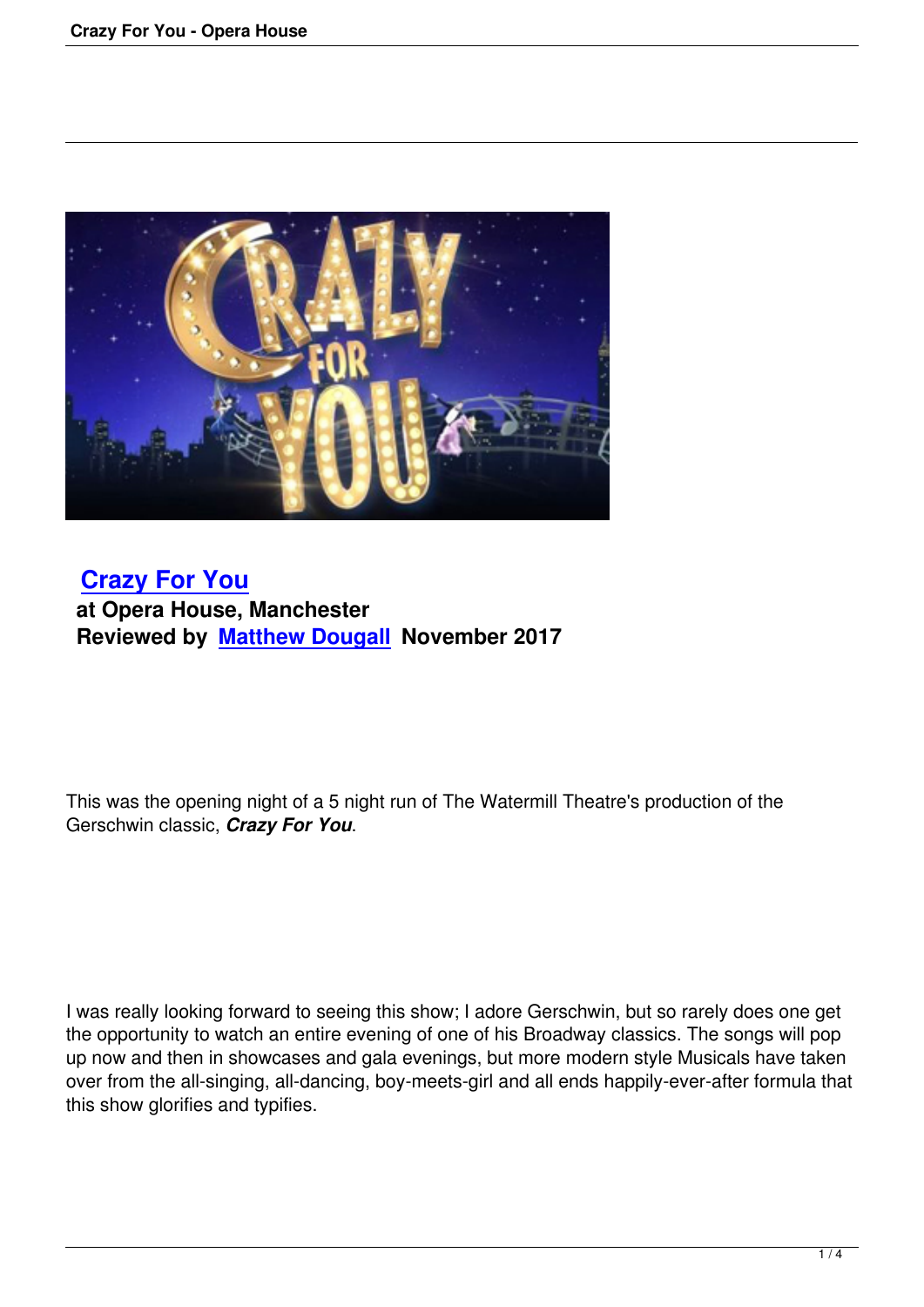In a nutshell, Bobby, the wealthy son of a banking corporation is desperate to escape the world of finance and make it as a showman, and so backstage of the famous Zangler Theatre he does an impromptu audition for the great Bela Zangler himself, but fails to impress. The leading dancer of his famous 'Follies', a certain Tess is the object of Zangler's attention, but she only rebuffs him by asking how his wife is. Meanwhile, Bobby is in a quandary of his own being placed between having to marry his over-bearing and upper-class fiancee of 5 years whom he clearly doesn't love, or go to a one-horse town in Nevada to foreclose on a theatre building owned by the bank. He chooses the latter, ends up in Deadrock, sees the girl of his dreams, falls hopelessly and madly in love, and the rest, as they say, is history.

This Musical should have been wonderful, glorious and should have had everyone dancing along and whooping all the way. Sadly it didn't. There are a few reasons I think why this failed to engage the audience the way it should have done.

First, the set. designed by Diego Pitarch simply didn't work. The idea that a composite one-set-fits-all with the smallest token gesture of a New York main street backcloth v a Nevada Desert backcloth was very lame and failed to impress. A false proscenium arch with boxes had been constructed across the stage with a couple of additions here and there, and this was meant to represent not only the two completely separate theatres in the show, but also untold other locations too including exterior scenes in the town of Deadrock (a clever name for the town, a mix of Deadwood and Little Rock).

Second, and to my absolute pet hate. Actor-musicians when there is no scripted need for them. If a character is meant to play an instrument then they should play it, absolutely. However, when the characters are meant to be singing, dancing and acting, especially in a Musical such as this... to see Follies girls with brass and wind instruments in their hands as they dance, and to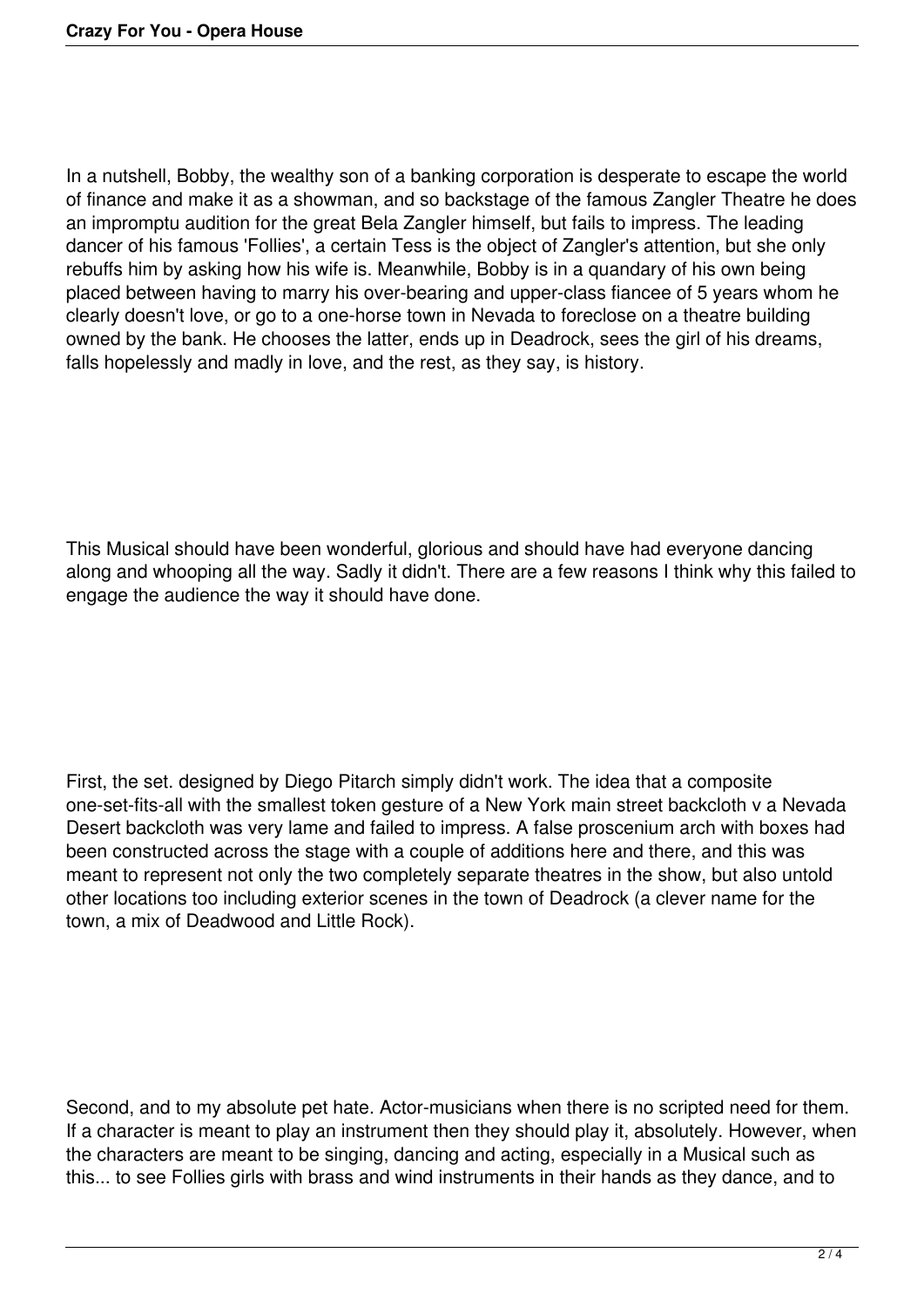see cowboys playing trombones and xylophones whilst acting is just wrong on every level. This does in no way diminish the talents if the cast, please don't think that, it is simply not their fault; but they should not have been required to do this. We need an orchestra in the pit and the performers on stage. The only exception I will make for this show is for Moose to play the bass, and for him and the two other cowboys to perhaps play banjos or similar for their song Biding My Time. However, I have seen excellent productions of this musical where neither of those things happen, and the bass is mimed.

Third, and this is perhaps the clincher. This is a song and dance Musical which requires, lets cut to the chase, fantastic singing and dancing. We are in the 1930s, the era of big dance Musicals and where spectacle in this art form was the order of the day. We even have a character on stage called Bela Zangler (a Mickey Take of the real life Florenz Ziegfeld), so why then was I underwhelmed by the choreography? I am not saying the dancing was poor, it wasn't at all, what was presented was presented well and was good, it simply didn't match my expectation of spectacle.

In the leading role of Bobby Child was the very enigmatic and likeable **Tom Chambers**. Looking and sounding like a cross between Robert Vaughn and Jerry Orbach, I really enjoyed his all-round song and dance man performance. I accept of course that characters in Musicals such as these are at best 2-dimensional, but somehow Chambers brought a realness to this role which I could empathise and identify with.

Polly Baker, the object of Bobby's affection, was played here with great style by **Charlotte Wakefield** . Here we have a set of the set of the set of the set of the set of the set of the set of the set of the set of the set of the set of the set of the set of the set of the set of the set of the set of the set of

Annie Oakley-esque nature crumbling away little by little until she falls completely under the romantic spell of Bobby / Zangler / Bobby. A powerful voice matched her powerful performance, and a wholly enjoyable performance it was too.